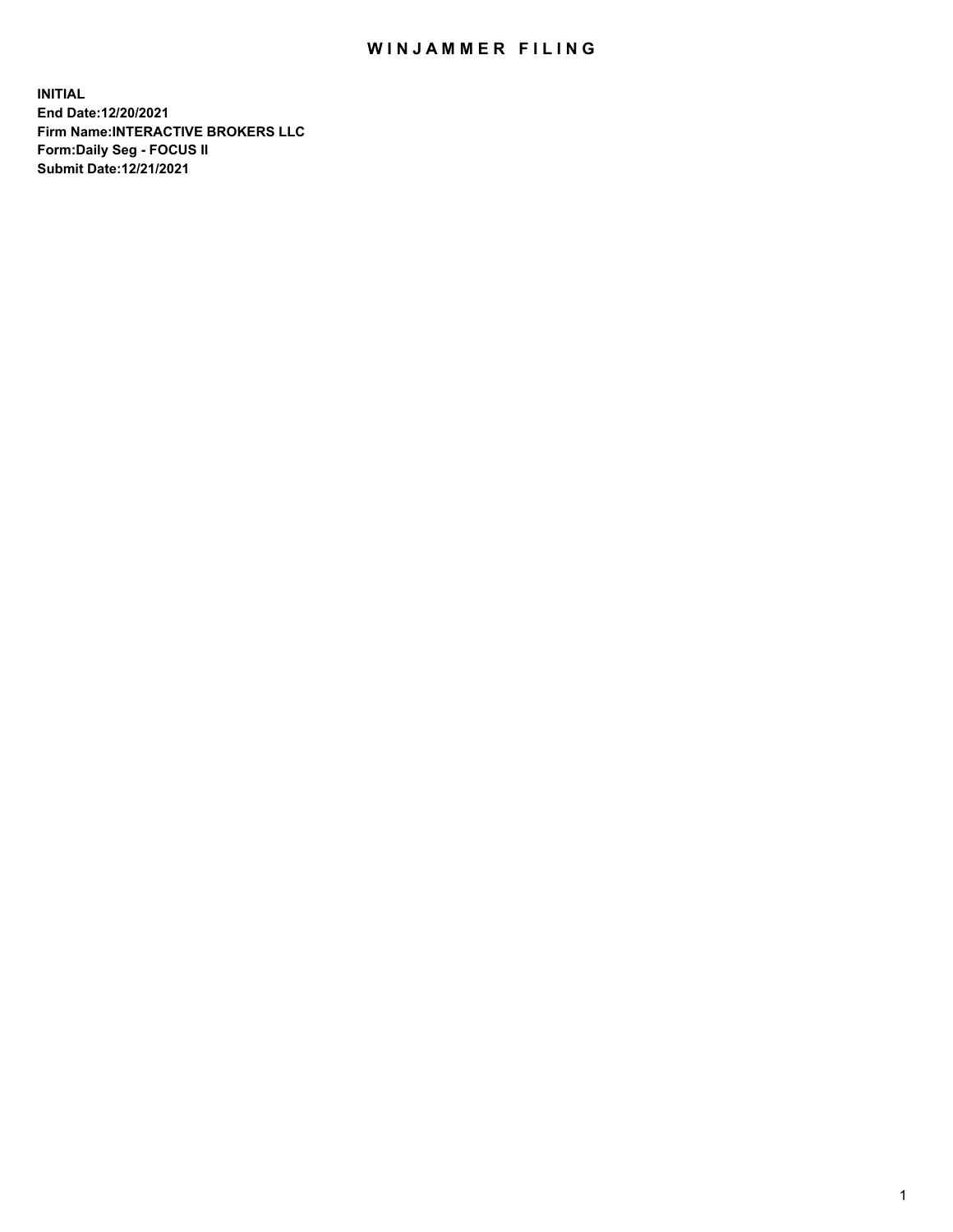**INITIAL End Date:12/20/2021 Firm Name:INTERACTIVE BROKERS LLC Form:Daily Seg - FOCUS II Submit Date:12/21/2021 Daily Segregation - Cover Page**

| Name of Company                                                                                                                                                                                                                                                                                                                | <b>INTERACTIVE BROKERS LLC</b>                                                                           |
|--------------------------------------------------------------------------------------------------------------------------------------------------------------------------------------------------------------------------------------------------------------------------------------------------------------------------------|----------------------------------------------------------------------------------------------------------|
| <b>Contact Name</b>                                                                                                                                                                                                                                                                                                            | James Menicucci                                                                                          |
| <b>Contact Phone Number</b>                                                                                                                                                                                                                                                                                                    | 203-618-8085                                                                                             |
| <b>Contact Email Address</b>                                                                                                                                                                                                                                                                                                   | jmenicucci@interactivebrokers.c<br>om                                                                    |
| FCM's Customer Segregated Funds Residual Interest Target (choose one):<br>a. Minimum dollar amount: ; or<br>b. Minimum percentage of customer segregated funds required:%; or<br>c. Dollar amount range between: and; or<br>d. Percentage range of customer segregated funds required between:% and%.                          | <u>0</u><br>$\overline{\mathbf{0}}$<br>155,000,000 245,000,000<br>0 <sub>0</sub>                         |
| FCM's Customer Secured Amount Funds Residual Interest Target (choose one):<br>a. Minimum dollar amount: ; or<br>b. Minimum percentage of customer secured funds required:%; or<br>c. Dollar amount range between: and; or<br>d. Percentage range of customer secured funds required between:% and%.                            | <u>0</u><br>$\overline{\mathbf{0}}$<br>80,000,000 120,000,000<br><u>00</u>                               |
| FCM's Cleared Swaps Customer Collateral Residual Interest Target (choose one):<br>a. Minimum dollar amount: ; or<br>b. Minimum percentage of cleared swaps customer collateral required:% ; or<br>c. Dollar amount range between: and; or<br>d. Percentage range of cleared swaps customer collateral required between:% and%. | $\overline{\mathbf{0}}$<br>$\underline{\mathbf{0}}$<br>$\underline{0}$ $\underline{0}$<br>0 <sub>0</sub> |

Attach supporting documents CH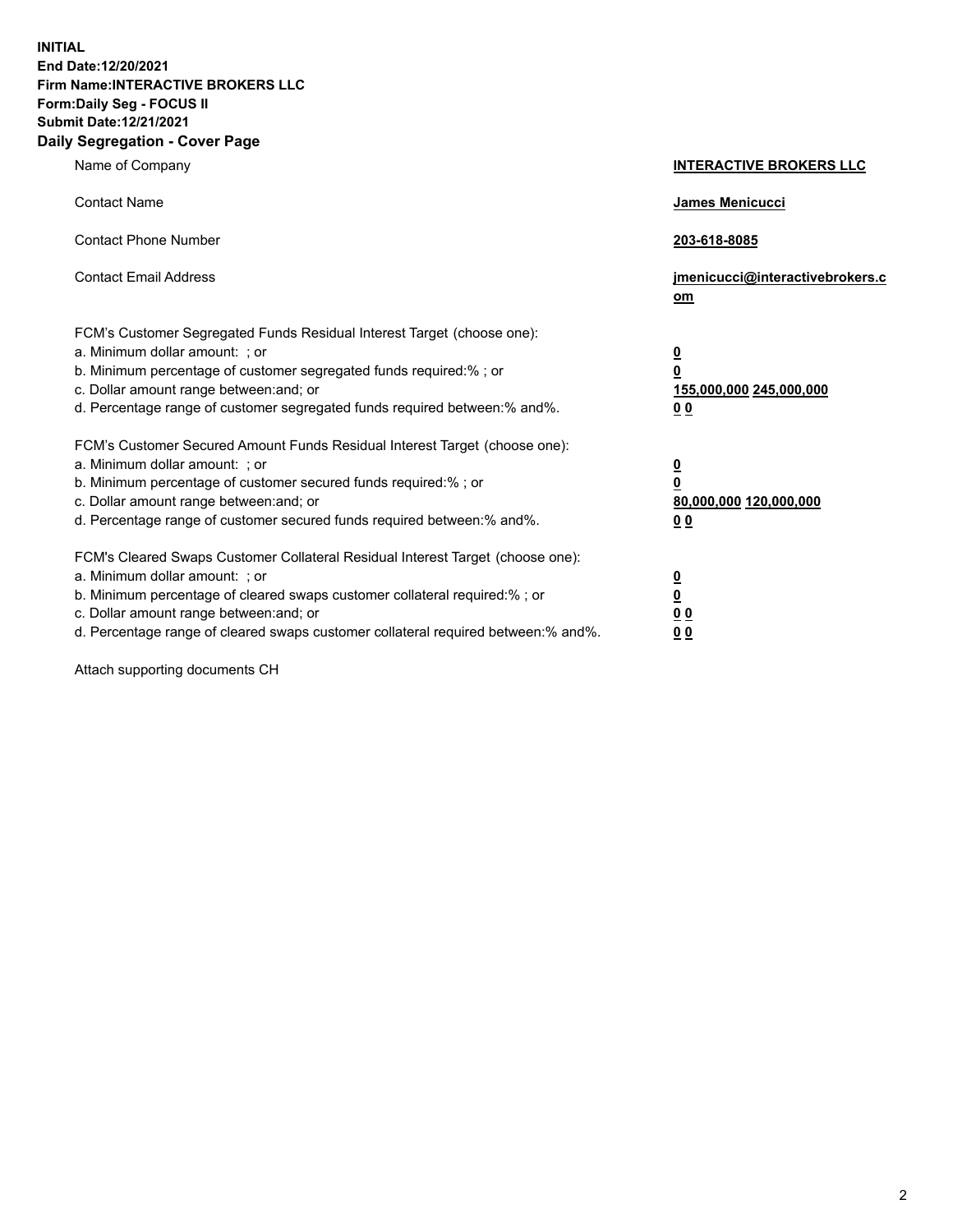## **INITIAL End Date:12/20/2021 Firm Name:INTERACTIVE BROKERS LLC Form:Daily Seg - FOCUS II Submit Date:12/21/2021 Daily Segregation - Secured Amounts**

|                | Daily Ocglegation - Occuled Anioants                                                              |                                   |
|----------------|---------------------------------------------------------------------------------------------------|-----------------------------------|
|                | Foreign Futures and Foreign Options Secured Amounts                                               |                                   |
|                | Amount required to be set aside pursuant to law, rule or regulation of a foreign                  | $0$ [7305]                        |
|                | government or a rule of a self-regulatory organization authorized thereunder                      |                                   |
| $\mathbf{1}$ . | Net ledger balance - Foreign Futures and Foreign Option Trading - All Customers                   |                                   |
|                | A. Cash                                                                                           | 485,311,890 [7315]                |
|                | B. Securities (at market)                                                                         | 0 [7317]                          |
| 2.             | Net unrealized profit (loss) in open futures contracts traded on a foreign board of trade         | -10,484,486 [7325]                |
| 3.             | Exchange traded options                                                                           |                                   |
|                | a. Market value of open option contracts purchased on a foreign board of trade                    | 111,010 [7335]                    |
|                | b. Market value of open contracts granted (sold) on a foreign board of trade                      | $-13,056$ [7337]                  |
| 4.             | Net equity (deficit) (add lines 1. 2. and 3.)                                                     | 474,925,358 [7345]                |
| 5.             | Account liquidating to a deficit and account with a debit balances - gross amount                 | 10,147 [7351]                     |
|                | Less: amount offset by customer owned securities                                                  | 0 [7352] 10,147 [7354]            |
| 6.             | Amount required to be set aside as the secured amount - Net Liquidating Equity                    | 474,935,505 [7355]                |
|                | Method (add lines 4 and 5)                                                                        |                                   |
| 7.             | Greater of amount required to be set aside pursuant to foreign jurisdiction (above) or line<br>6. | 474,935,505 [7360]                |
|                | FUNDS DEPOSITED IN SEPARATE REGULATION 30.7 ACCOUNTS                                              |                                   |
| 1.             | Cash in banks                                                                                     |                                   |
|                | A. Banks located in the United States                                                             | 110,819,239 [7500]                |
|                | B. Other banks qualified under Regulation 30.7                                                    | 0 [7520] 110,819,239 [7530]       |
| 2.             | Securities                                                                                        |                                   |
|                | A. In safekeeping with banks located in the United States                                         | 220,999,000 [7540]                |
|                | B. In safekeeping with other banks qualified under Regulation 30.7                                | 0 [7560] 220,999,000 [7570]       |
| 3.             | Equities with registered futures commission merchants                                             |                                   |
|                | A. Cash                                                                                           | $0$ [7580]                        |
|                | <b>B.</b> Securities                                                                              | $0$ [7590]                        |
|                | C. Unrealized gain (loss) on open futures contracts                                               | $0$ [7600]                        |
|                | D. Value of long option contracts                                                                 | $0$ [7610]                        |
|                | E. Value of short option contracts                                                                | 0 [7615] 0 [7620]                 |
| 4.             | Amounts held by clearing organizations of foreign boards of trade                                 |                                   |
|                | A. Cash                                                                                           | $Q$ [7640]                        |
|                | <b>B.</b> Securities                                                                              | $0$ [7650]                        |
|                | C. Amount due to (from) clearing organization - daily variation                                   | $0$ [7660]                        |
|                | D. Value of long option contracts                                                                 | $0$ [7670]                        |
|                | E. Value of short option contracts                                                                | 0 [7675] 0 [7680]                 |
| 5.             | Amounts held by members of foreign boards of trade                                                |                                   |
|                | A. Cash                                                                                           | 273,659,200 [7700]                |
|                | <b>B.</b> Securities                                                                              | $0$ [7710]                        |
|                | C. Unrealized gain (loss) on open futures contracts                                               | $-10,810,021$ [7720]              |
|                | D. Value of long option contracts                                                                 | 111,010 [7730]                    |
|                | E. Value of short option contracts                                                                | -13,056 [7735] 262,947,133 [7740] |
| 6.             | Amounts with other depositories designated by a foreign board of trade                            | 0 [7760]                          |
| 7.             | Segregated funds on hand                                                                          | $0$ [7765]                        |
| 8.             | Total funds in separate section 30.7 accounts                                                     | 594,765,372 [7770]                |
| 9.             | Excess (deficiency) Set Aside for Secured Amount (subtract line 7 Secured Statement               | 119,829,867 [7380]                |
|                | Page 1 from Line 8)                                                                               |                                   |
| 10.            | Management Target Amount for Excess funds in separate section 30.7 accounts                       | 80,000,000 [7780]                 |
| 11.            | Excess (deficiency) funds in separate 30.7 accounts over (under) Management Target                | 39,829,867 [7785]                 |
|                |                                                                                                   |                                   |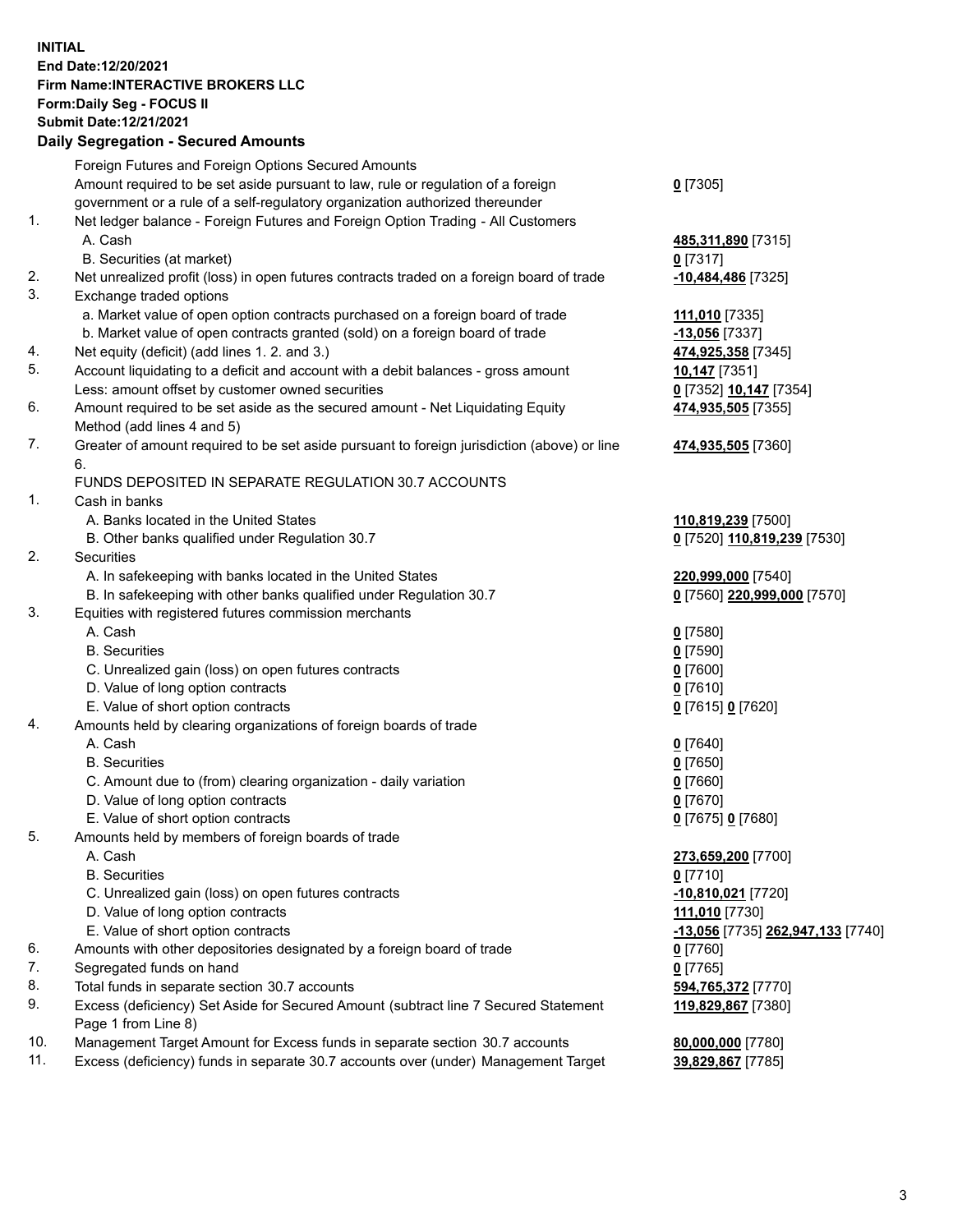**INITIAL End Date:12/20/2021 Firm Name:INTERACTIVE BROKERS LLC Form:Daily Seg - FOCUS II Submit Date:12/21/2021 Daily Segregation - Segregation Statement** SEGREGATION REQUIREMENTS(Section 4d(2) of the CEAct) 1. Net ledger balance A. Cash **7,733,675,500** [7010] B. Securities (at market) **0** [7020] 2. Net unrealized profit (loss) in open futures contracts traded on a contract market **-86,419,552** [7030] 3. Exchange traded options A. Add market value of open option contracts purchased on a contract market **490,240,935** [7032] B. Deduct market value of open option contracts granted (sold) on a contract market **-462,191,531** [7033] 4. Net equity (deficit) (add lines 1, 2 and 3) **7,675,305,352** [7040] 5. Accounts liquidating to a deficit and accounts with debit balances - gross amount **1,054,306** [7045] Less: amount offset by customer securities **0** [7047] **1,054,306** [7050] 6. Amount required to be segregated (add lines 4 and 5) **7,676,359,658** [7060] FUNDS IN SEGREGATED ACCOUNTS 7. Deposited in segregated funds bank accounts A. Cash **1,542,514,866** [7070] B. Securities representing investments of customers' funds (at market) **3,950,482,800** [7080] C. Securities held for particular customers or option customers in lieu of cash (at market) **0** [7090] 8. Margins on deposit with derivatives clearing organizations of contract markets A. Cash **2,005,350,149** [7100] B. Securities representing investments of customers' funds (at market) **346,855,457** [7110] C. Securities held for particular customers or option customers in lieu of cash (at market) **0** [7120] 9. Net settlement from (to) derivatives clearing organizations of contract markets **3,017,180** [7130] 10. Exchange traded options A. Value of open long option contracts **490,240,935** [7132] B. Value of open short option contracts **-462,191,531** [7133] 11. Net equities with other FCMs A. Net liquidating equity **0** [7140] B. Securities representing investments of customers' funds (at market) **0** [7160] C. Securities held for particular customers or option customers in lieu of cash (at market) **0** [7170] 12. Segregated funds on hand **0** [7150] 13. Total amount in segregation (add lines 7 through 12) **7,876,269,856** [7180] 14. Excess (deficiency) funds in segregation (subtract line 6 from line 13) **199,910,198** [7190] 15. Management Target Amount for Excess funds in segregation **155,000,000** [7194]

16. Excess (deficiency) funds in segregation over (under) Management Target Amount Excess

**44,910,198** [7198]